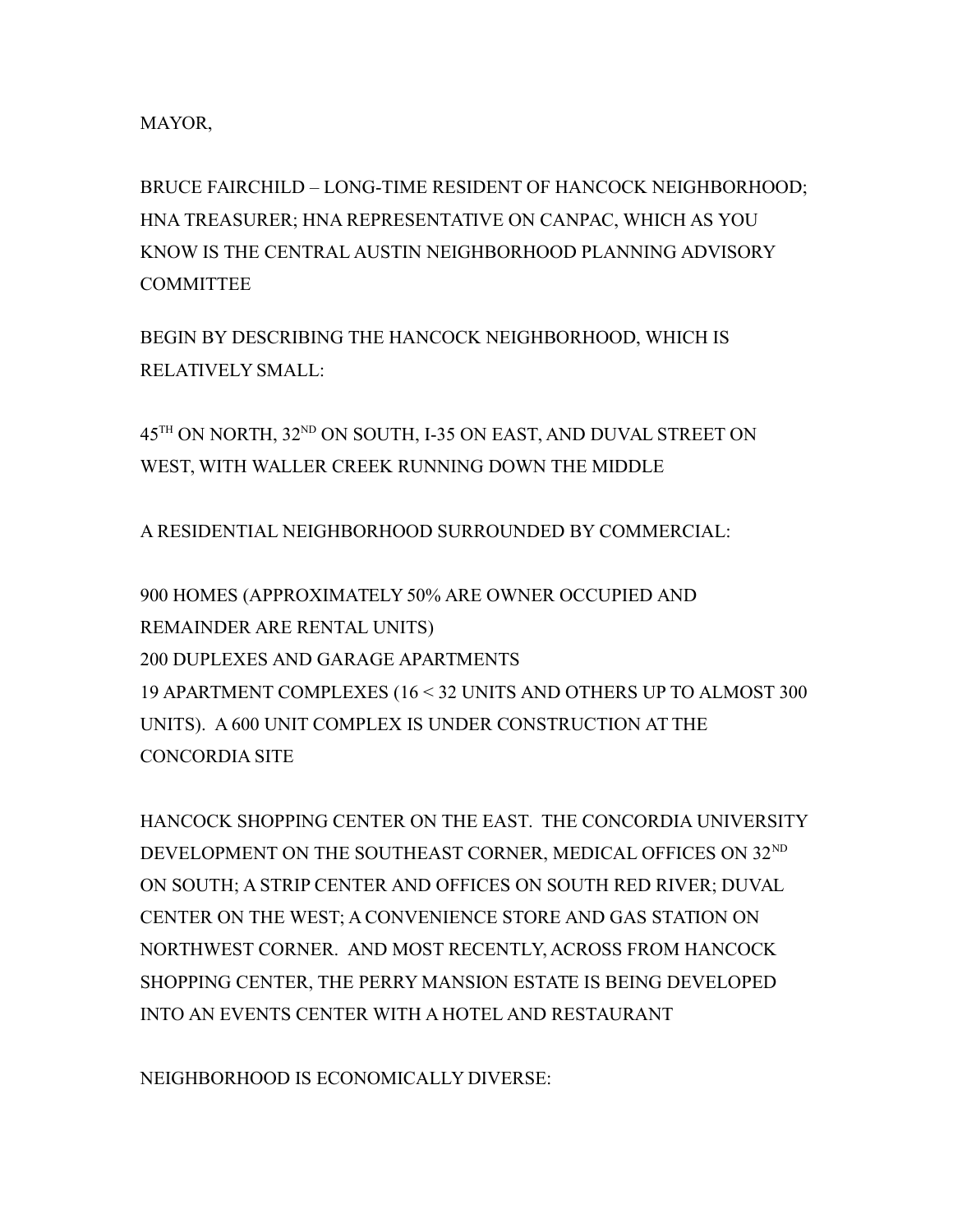THERE SOME VERY NICE HOMES, BUT THE VAST MAJORITY ARE MODEST AND OLDER, HAVING BEEN BUILT BETWEEN WWI AND WWII (SOME OLDER, SOME NEWER)

HOMES ARE OCCUPIED BY LONG-TIME RESIDENTS, UNVERISTY AND GOVERNMENT EMPLOYEES, ARTISTS, AND SMALL BUSINESS OWNERS. NEW FAMILIES THAT HAVE MOVED IN, AND MANY OF THE RENTALS ARE OCCUPIED BY STUDENTS

AFFORDABILITY AND DENSITY

BECAUSE THE MAJORITY OF THE HOMES, DUPLEXES, AND APARTMENTS ARE OLDER, THEY RENT AT RELATIVELY AFFORDABLE RATES. ALSO, BECAUSE OF THE LARGE NUMBER OF DUPLEXES AND APARTMENTS, HANCOCK IS ONE OF, IF NOT THE, MOST DENSELY POPULATED NEIGHBORHOOD IN AUSTIN.

HOW HAS DEVELOPMENT OCCURED IN HANCOCK?

HANCOCK IS PART OF THE CENTRAL AUSTIN COMBINED NEIGHBORHOOD PLAN

THIS PLAN WAS DEVELOPED THROUGH TWO YEARS OF WORK BY STAKEHOLDERS IN THE COMMUNITY AND WAS ADOPTED BY THE CITY COUNCIL IN 2004. THIS PLAN HAS SIX PRIMARY GOALS:

- 1. PRESERVE THE INTEGRITY AND CHARACTER OF SINGLE-FAMILY NEIGHBORHOODS
- 2. PRESERVE THE HISTORIC CHARACTER AND RESOURCES OF THE NEIGHBORHOODS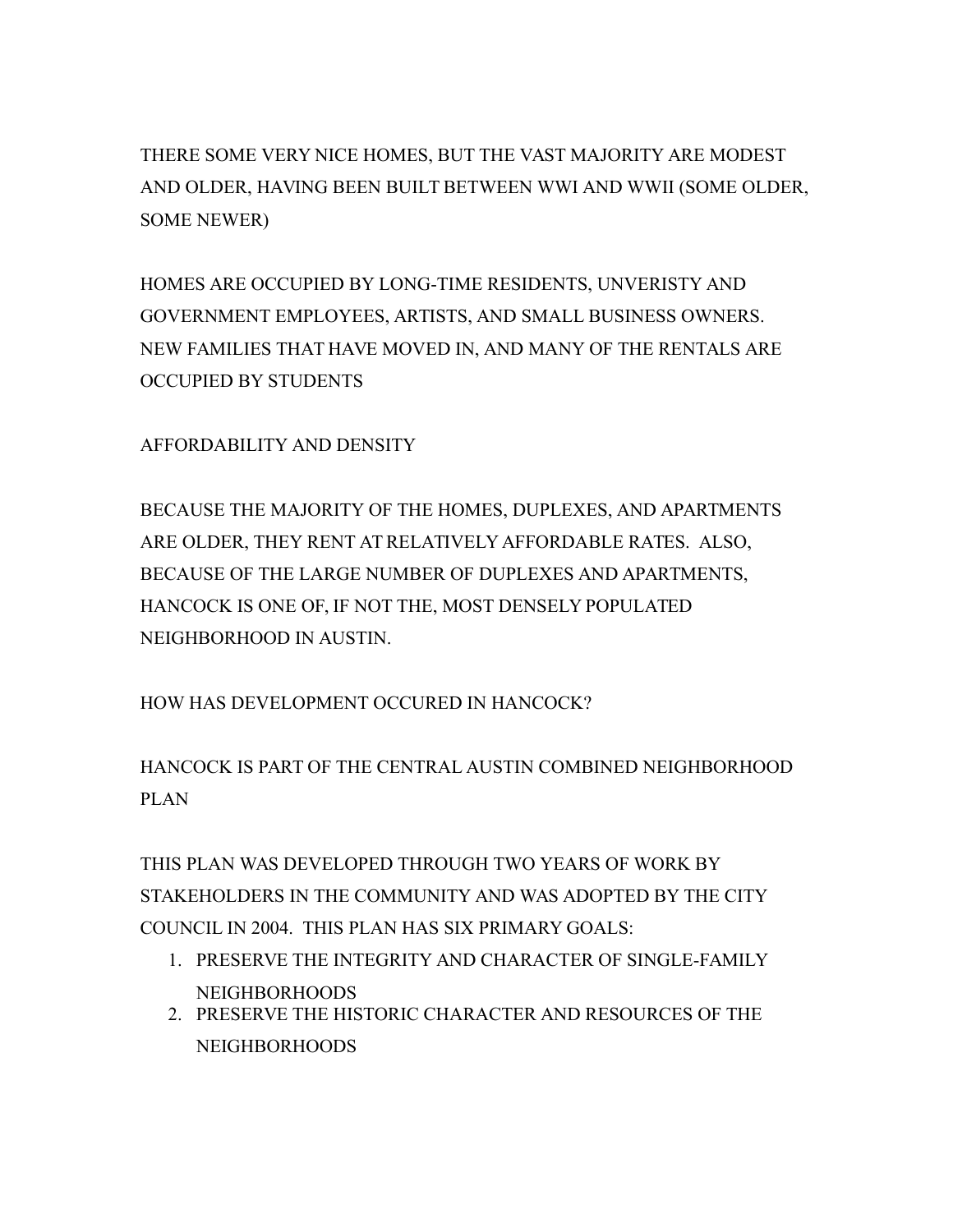3. ALLOW MIXED USE ALONG EXISTING COMMERCIAL CORRIDORS THAT IS PEDISTRIANORIENTED, NEIGHBORHOOD FRIENDLY, SCALED,

PEDISTRIAN FRIENDLY COMMUNITY

AND MEETS NEIGHBORHOOD NEEDS 4. WEST CAMPUS SHOULD BECOME A DENSE, VIBRANT, MIXED USE

5. PROVIDE A SAFE ENVIRONMENT FOR ALL MODES OF TRANSPORT 6. ENHANCE AND PRESERVE EXISTING OPEN SPACE, PARKS AND THE NATURAL ENVIRONMENT

THE PURPOSE OF THIS BACKGROUND IS TO EXPLAIN WHERE THE HANCOCK NEIGHBORHOOD IS AND HOW IT GOT HERE. NOW LET'S TURN TO WHAT IS BEING PROPOSED UNDER THE CURRENT REZONING PLAN.

TRANSIT CORRIDORS:

THERE WOULD BE 3 TRANSIT CORRIDORS IN HANCOCK (PLUS I-35 ON THE EAST). DUVAL STREET WOULD BE ON THE WEST, WITH 38<sup>TH</sup> STREET AND RED RIVER RUNNING THROUGH THE MIDDLE OF THE NEIGHBORHOOD.

WE UNDERSTAND THAT THESE WERE SELECTED SIMPLY BASED ON CAPITAL METRO ROUTES, NOT ANY MEANINGFUL ANALYSIS. INDEED, IT IS HARD TO UNDERSTAND HOW DUVAL CAN BE CONSIDERED A TRANSIT CORRIDOR, WHEN IT IS SIMPLY A 2-LANE RESIDENTIAL STREET, AND 38TH STREET IS ALSO 2 LANE WHERE IT RUNS THROUGH THE HANCOCK NEIGHBORHOOD.

ALSO, THE DISTANCE BETWEEN DUVAL AND RED RIVER IS 4 BLOCKS, AND BETWEEN RED RIVER AND I-35 IS LESS THAN FOUR BLOCKS. WITH COMMERCIAL AND HIGH DENSITY APARTMENTS ALLOWED ON EACH SIDE OF THESE TRANSIT CORRIDORS, THERE WOULD BE LITTLE ROOM LEFT FOR TRADITIONAL RESIDENTIAL DWELLINGS, NOT TO MENTION THAT THOSE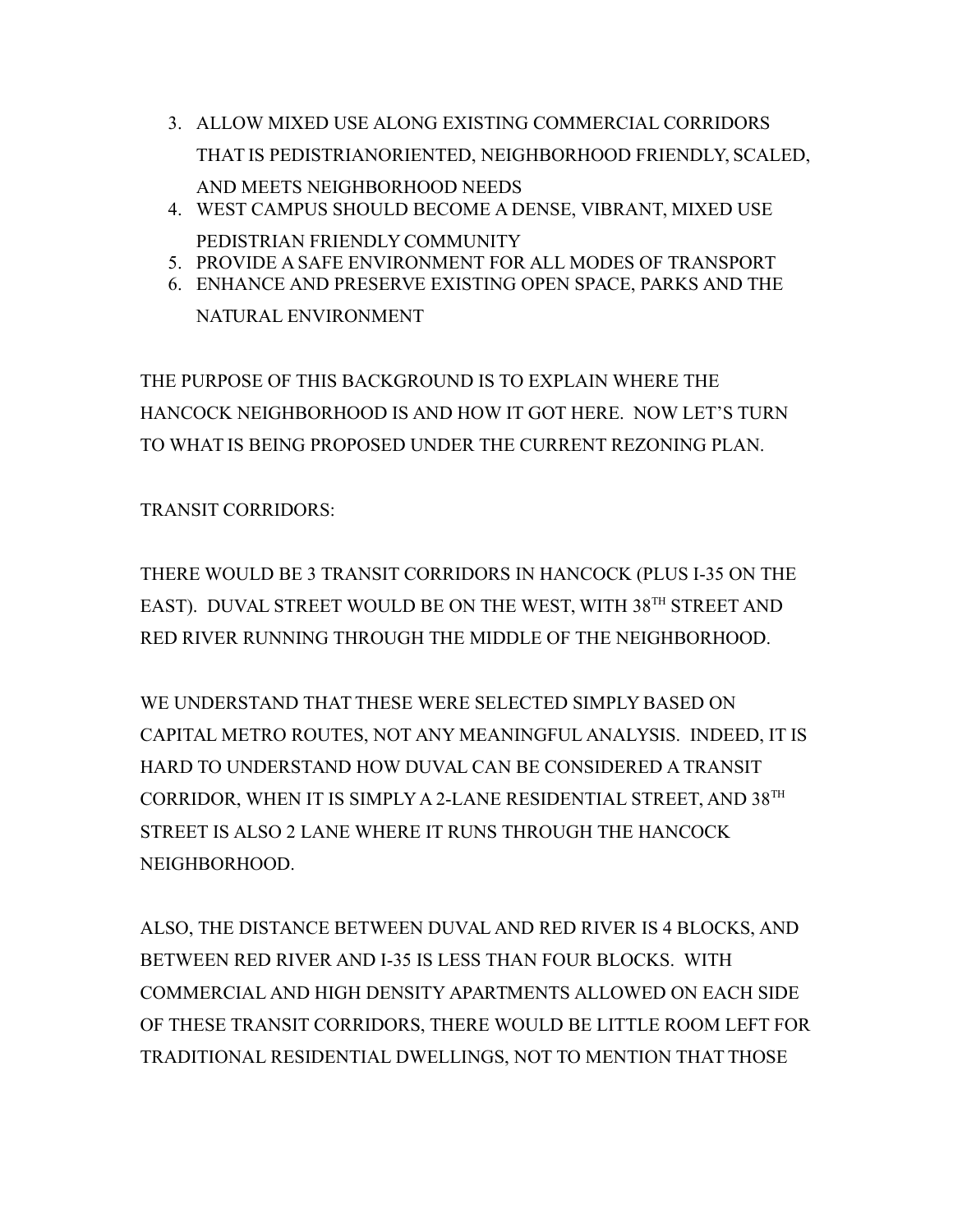RESIDENTS STILL THERE WOULD BE SURROUNDED BY HIGH DENSITY BUILDINGS.

COMMERCIAL/HIGH DENSITY ZONING:

MY BASIC UNDERSTANDING OF THE PROPOSED REZONING OF HANCOCK IS THAT IT IS INTENDED TO ENCOURAGE INCREASED COMMERCIAL AND RESIDENTIAL DENSITY; IN OTHER WORDS, DEMOLISH THE EXISTING HOUSING STOCK AND REPLACE IT WITH NEW, HIGH DENSITY HOUSING. WHAT IS WRONG WITH THIS PLAN?

- 1. IT IS AT DIRECT ODDS WITH THE CANP, WHICH WAS A "GRASS ROOTS" PLAN DEVELOPED THROUGH A CONSENSUS OF CITIZENS, NOT BY OUTSIDE CONSULTANTS LOOKING AT A MAP AND WHOLLY UNFAMILIAR WITH WHAT WAS ACTUALLY ON THE GROUND IN THE NEIGHBORHOODS THEY WERE PROPOSED TO REZONING
- 2. IT WILL DECREASE, NOT INCREASE, AFFORDABLE HOUSING. DEMOLISHING OLDER STRUCTURES AND REPLACING THEM WITH NEW, HIGH DENSITY RESIDENCES IN A CONVENIENT NEIGHBORHOOD DOES NOT RESULT ON LOWER RENTS (WE NEED TO LOOK NO FURTHER THAN DOWNTOWN TO SEE THAT) 3. IT WILL PUSH LONG-TIME RESIDENTS (MANY OF WHICH ARE
- ELDERLY AND ON FIXED INCOMES), FAMILIES, AND LOW INCOME RENTERS OUT OF HANCOCK, LEAVING IT MOSTLY OCCUPIED BY TRANSIENT STUDENTS AND THE AFFLUENT
- 4. WE TALK A LOT ABOUT THE SO-CALLED "QUALITY OF LIFE" IN AUSTIN. BUT THE PROPOSED REZONING, WHERE REAL HOMES WITH FAMILIES, OLD AND YOUND, TREES AND YARDS, AND NEIGHBORS KNOWING NEIGHBORS WILL BE GONE. INSTEAD, IT WILL BE REPLACED BY IMPERSONAL HIGH-DENSITY APARTMENTS AND COMMERCIAL BUILDINGS. THIS IS NOT MY, OR MOST HANCOCK NEIGHBORHOOD RESIDENTS', IDEA OF A QUALITY LIFE